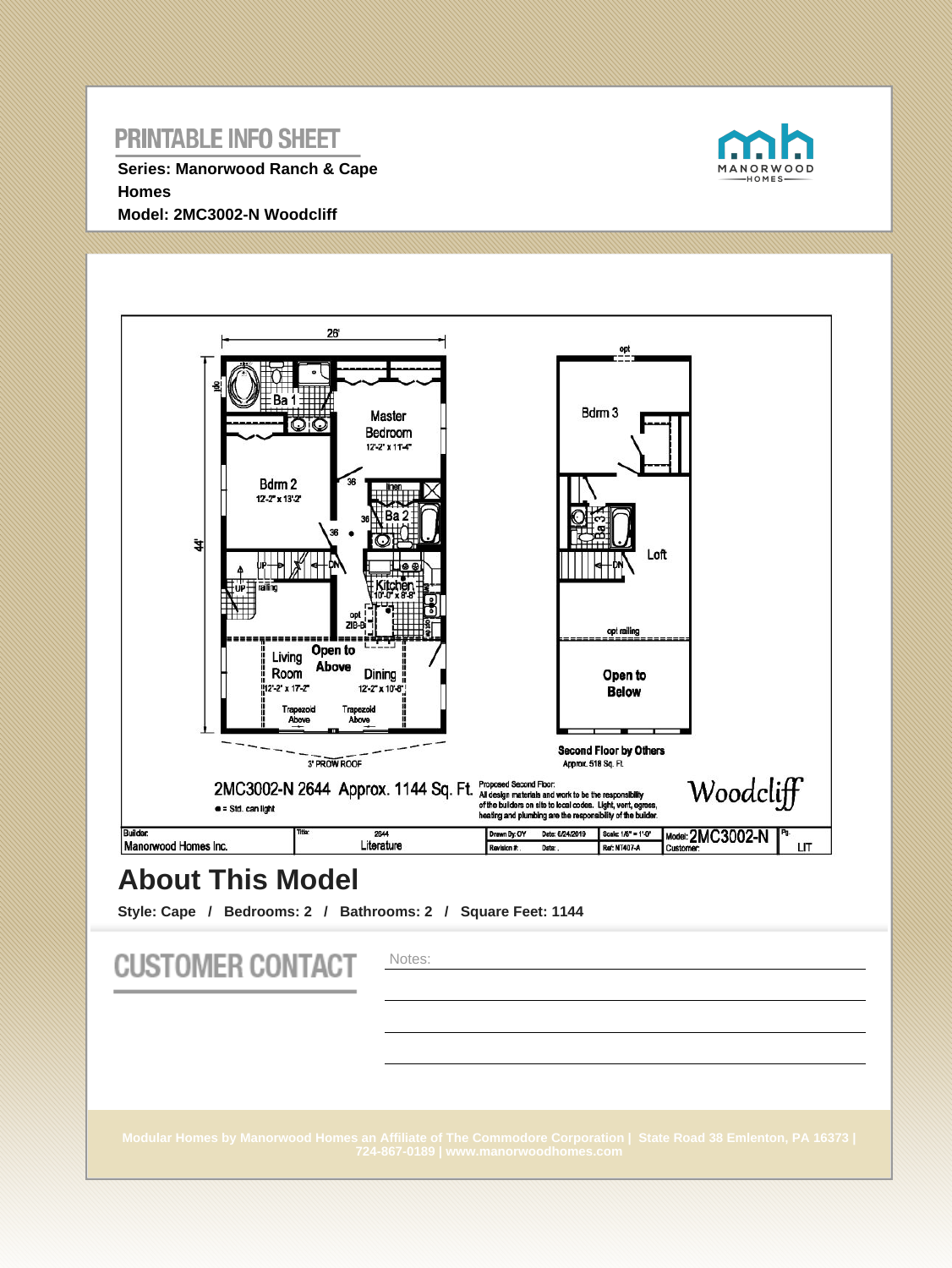**Series: Manorwood Ranch & Cape Homes Model: 2MC3002-N Woodcliff**



# **Standards & Features**

### **FLOOR CONSTRUCTION**

2X10 Floor Joists 16" O.C. ¾ " T&G OSB Floor Decking Insulated Basement Stairwell

### **EXTERIOR WALLS**

2X6 Studs 16" O.C. Double 2X6 Top Plates 8' Wall Height Structural OSB Sheathing Whole House Wind Wrap Vinyl Siding

### **INTERIOR WALLS**

2X4 Interior Wall Studs 24" O.C. 2X4 Marriage Wall Studs 16" O.C. with OSB Sheathing Primed ½" Smooth Drywall Throughout

#### **ROOF AND CEILING** 8' Flat Ceiling

5/12 Roof Pitch with 12" Eaves 7/12 Roof Pitch with 12" Eave (certain models) Pre-Engineered 40# Roof Trusses 24" O.C. 90 MPH Wind Exposure C Wind Load Design Ice Shield Structural OSB Roof Decking Shingle Over Ridge Vent Ventilation Vented Vinyl Soffit Aluminum Fascia Aluminum Drip Edge on all Roof Edges Smooth Drywall Ceiling Architectural Shingles (Limited Lifetime Warranty)

#### **ROOF AND CEILING (continued)** Synthetic Roof Underlayment

**INSULATION** Exterior Walls R-21 Fiberglass Insulation Ceiling R-38 Fiberglass Batt Insulation

### **PLUMBING**

PEX Water Lines Stubbed Through Floor Drain, Water and Vents Stubbed Through Floor Shut Off Valves for all Sinks, Lavs and Toilets Plumb, Wire and Vent for Washer/Dryer Oetiker Clamps

### **EXTERIOR DOORS AND WINDOWS**

3/0 x 6/8 6-Panel Fiberglass Door with Nickel Hardware & amp; Composite Jambs at Front & amp; Rear Primed White Door Pan on Exterior Doors Low-E Vinyl Insulated Single Hung Argon Filled White Windows & ndash; Mulled where Applicable Front & amp: Rear Door Kwikset Lockset with Smart Key

15" Raised Panel Shutters Door Side

#### **INTERIOR DOORS AND TRIM** 2-Panel Painted White Interior Doors w/

Lever Passage Sets and 3 Mortise Hinges 36" Interior Doors – Where Available Privacy Locks on Bedroom & amp; Bath Doors Door Stops White Wood Colonial Moulding Package Wire Shelving all Closets and Washer / Dryer Area Brushed Nickel Hardware

### **FLOOR COVERING** Congoleum Vinyl Flooring

# **CUSTOMER CONTACT**

Notes: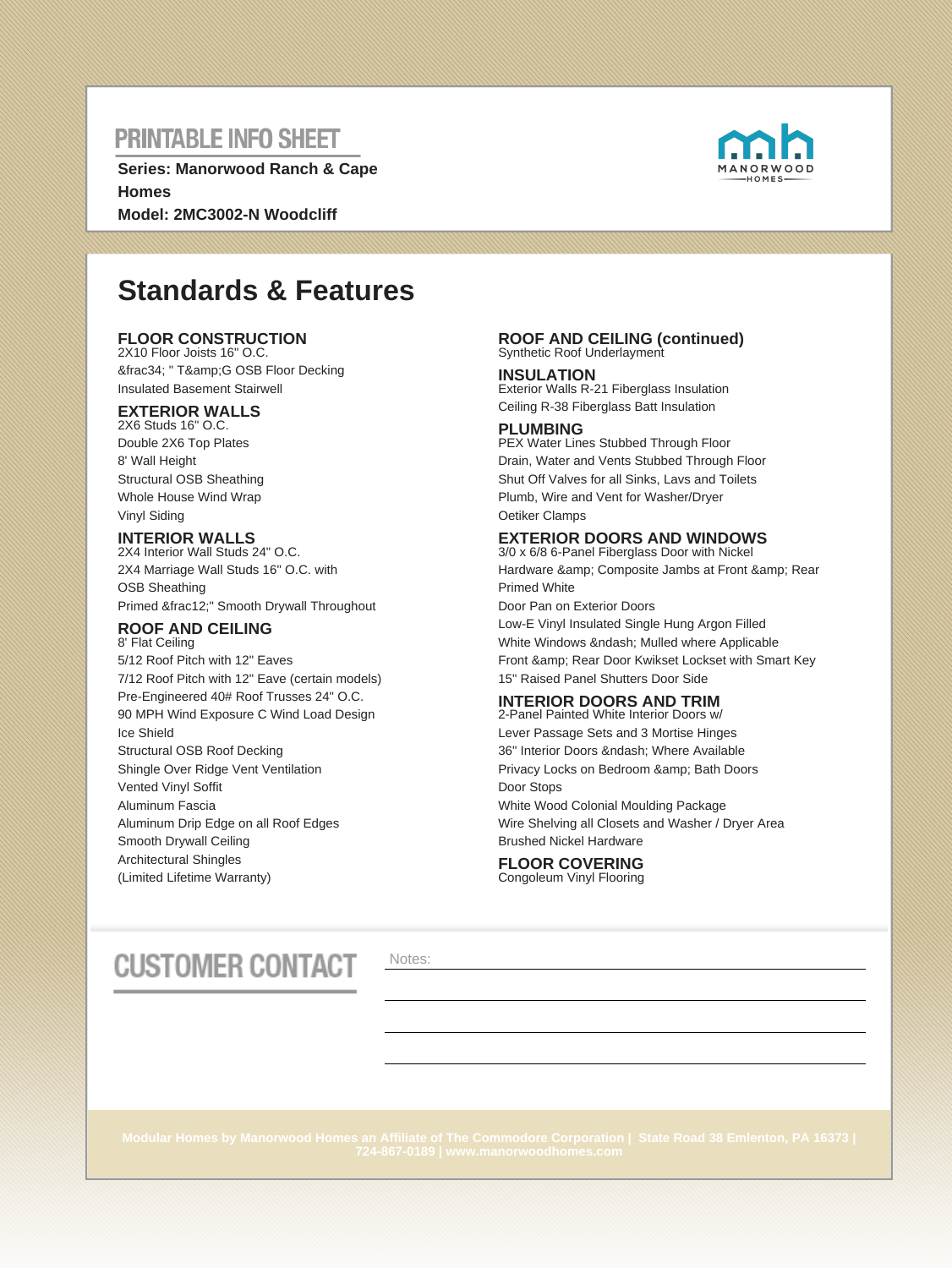**Series: Manorwood Ranch & Cape Homes Model: 2MC3002-N Woodcliff**



# **Standards & Features (continued)**

### **FLOOR COVERING (continued)** (Kitchen, Baths, Utility and Foyer)

25 oz. Carpet with Stain Protector 5# Rebond Carpet Pad

### **KITCHEN**

3/4 Overlay Classic Craft Cabinetry - KCMA Certified Hardwood 5-Piece French Country Oak or Barnwood Oak Mission Flat Panel Doors Craftsman Cabinet Crown Moulding 42" Height Kitchen Overhead Cabinets Dovetailed Drawers 100# Undermount Drawer Guides Laminate Countertops 8" Deep Stainless Steel Kitchen Sink Brushed Nickel Metal Faucet with Sprayer Power Range Hood Transitional Cabinet Pulls (Brushed Nickel or Black) Corner Base Lazy Susan (where applicable) USB Receptacle Soft Close Drawers

### **BATHS**

Brushed Nickel Metal Faucets Anti-Scald Valves for Showers & amp; Tubs Laminate Countertops China Lavs Elongated Toilets Lighted Exhaust Fans with Insulated Ducts 2-Arm Light and Framed Mirror at Vanity 60" One Piece Fiberglass Tub/Shower Fiberglass Soaker Tub (per plan)

**BATHS (continued)** 48" One Piece Fiberglass Shower with Glass Shower Enclosure (per plan) Double Bowl Bath Vanity (per plan) Framed Mirrors Linens with Drawers (where available)

### **ELECTRICAL**

200 AMP Electrical Service with 40/40 Panel Box 2 GFI Exterior Receptacles with In-Use Covers Craftsman Light at Front Exterior Door Patina Lantern Light at Rear Exterior Door Recessed LED Lighting T/O (Excludes Bedroom Ceiling Lights) Smoke Detectors with Battery Back-up Wire for Electric Range Carbon Monoxide Detector(s) Electric Doorbell at Front Door

### **CAPE MODELS**

12/12 Roof Pitch with 12" Eaves 12/12 and 7/12 Combination Roof Pitch with 12" Eaves Close-Off Package for 2nd Floor Including Interior Door and Partitions for On-Site Install 3/4" OSB Floor Decking for 2nd Floor – \*Shipped Loose\* (2)&Isquo;110' Electrical Circuits to Junction Boxes for Future Lights – Electrical Circuit to Junction Box for Future Smoke Detector(s) Electrical Circuit to Junction Box for Future 3-Way Light on 2nd Floor Rough-In Plumbing for Future Bath

# **CUSTOMER CONTACT**

Notes: